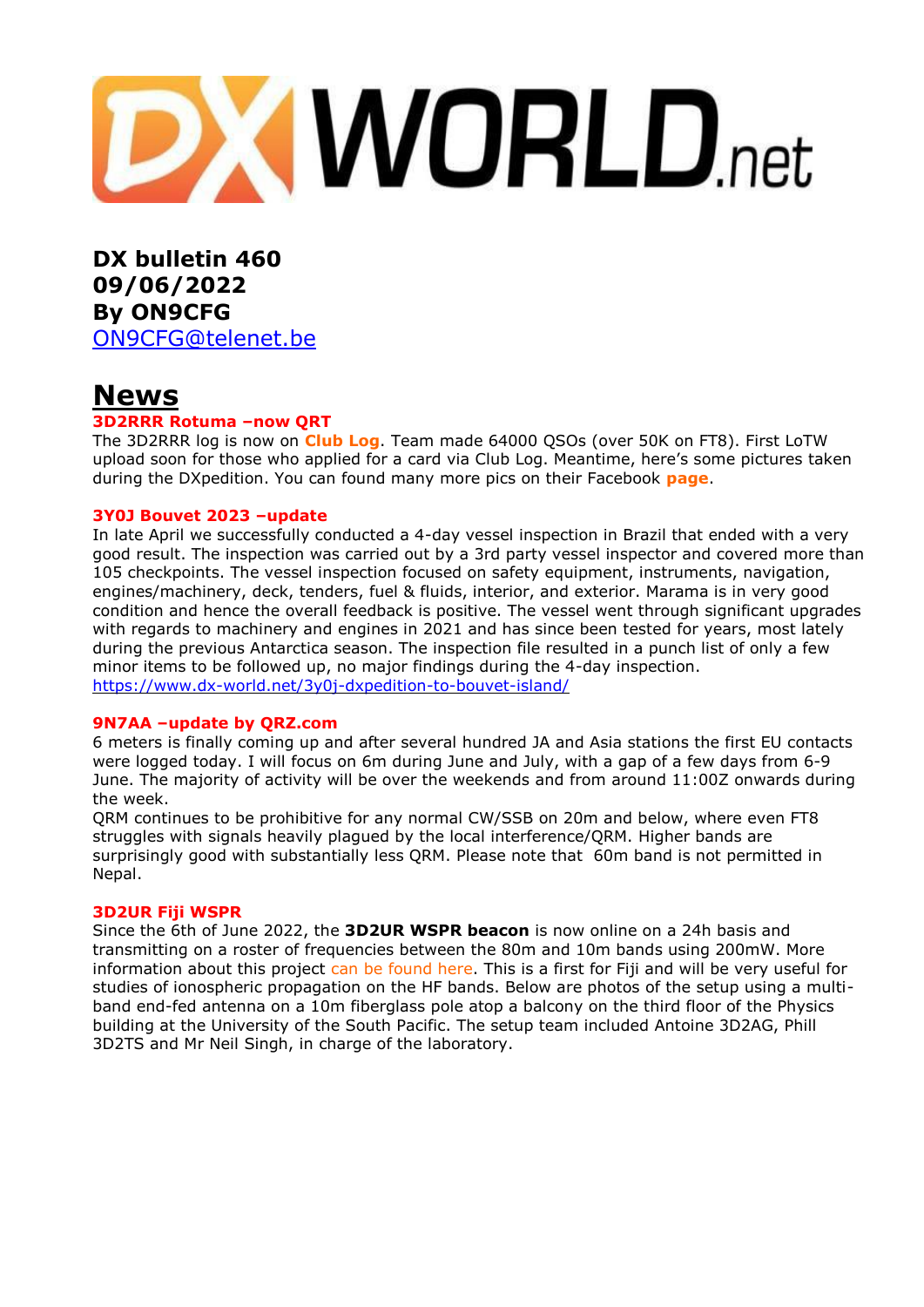# **DXCC timeline**

## **DXWORLD**<sub>net</sub> **FEATURED DXPEDITIONS TIMELINE**



# **DXCC**

## **This week on air**

**This can change daily, please visit** <https://www.dx-world.net/> **for updates.**

**6O, SOMALIA** Ali, EP3CQ is once again operating as 6O1OO from Mogadishu. Operation on HF using FT8 so far. QSL via QRZ.com details.

**9X, RWANDA** Harold DF2WO is once again active as 9X2AW from Kigali until June 22. Operation from 160 to 10 meter using CW, SSB and digi. QSL via M0OXO OQRS. <https://www.qrz.com/db/9x2aw>

**C5, THE GAMBIA** Look for C5C once again until June 7. Operators are Abdel M0NPT, Gerard F5NVF and Luc F5RAV. A side trip to Bijol Island is possible.

**FG, GUADELOUPE** Reiner, DL2AAZ is active as TO2AZ until June 10. Activity from 40 to 10 meter using CW and SSB. QSL via home call.

**FK, NEW CALEDONIA** Jean-Louis, F5NHJ is active during his spare time until June 7 as FK/call. Operation from 160 to 6 meter with focus on RTTY and FT4/8. QSL via LoTW and Club Log OQRS. **J6, ST LUCIA** Bill, K9HZ is once again operating as J68HZ until June 24. Activity from

160 to 10 meter. QSL via home call, direct only, LoTW, Club Log OQRS.

**JD1, OGASAWARA** Nobu, JA0JHQ is once again active as JD1BOW until June 19. Operation using CW, SSB with some FT8. An entry in the All Asian DX CW contest is included (June 18-19). QSL via LoTW or via home call direct.

**JD1, OGASAWARA ISL** Makoto, JI5RPT will once again be operating as JD1BLY between June 11-14. Operation from 40 to 6 meter using CW, SSB and digi. QSL via home call. **JT, MONGOLIA** Andrey R9YU and Gennady R5OA are operating as JV0YU from Bayan-lgii until June 10. Activity from 160 to 70 cm using CW, SSB and FT8. QSL via RW6HS. **JW, SVALBARD** Peter, DL5FF will be QRV as JW/call between June 9 and June 12.

Operation on HF using CW. QSL via home call, bureau or direct.

**JX, JAN MAYEN** Rune LA7QY and Helge LB4MI are active as JX7QY and JX/LB4MI from Jan Mayen until the beginning of October. Operation during their spare time.

**S9, SAO TOME** Look for Ryan K0EFW as S9EFW during June 14-19. Activity on 40, 20, 15 and 10 meter using SSB. QSL via home call, LoTW.

**TG, GUATEMALA** Stephen, K4IM is once again operating as TG9AWS until October. Operation from 160 to 10 meter with focus on RTTY. QSL via home call, direct , LoTW, OQRS Club Log.

**TR, GABON** Roland, F8EN is once again operating as TR8CR until end July. Activity on 40, 30 and 20 meter using CW. QSL via F6AJA direct or bureau.

**V4, ST KITTS** John, W5JON is once again active as V47JA from Calypso Bay. Activity from 160 to 6 meter using SSB and FT8. QSL via home call, LoTW.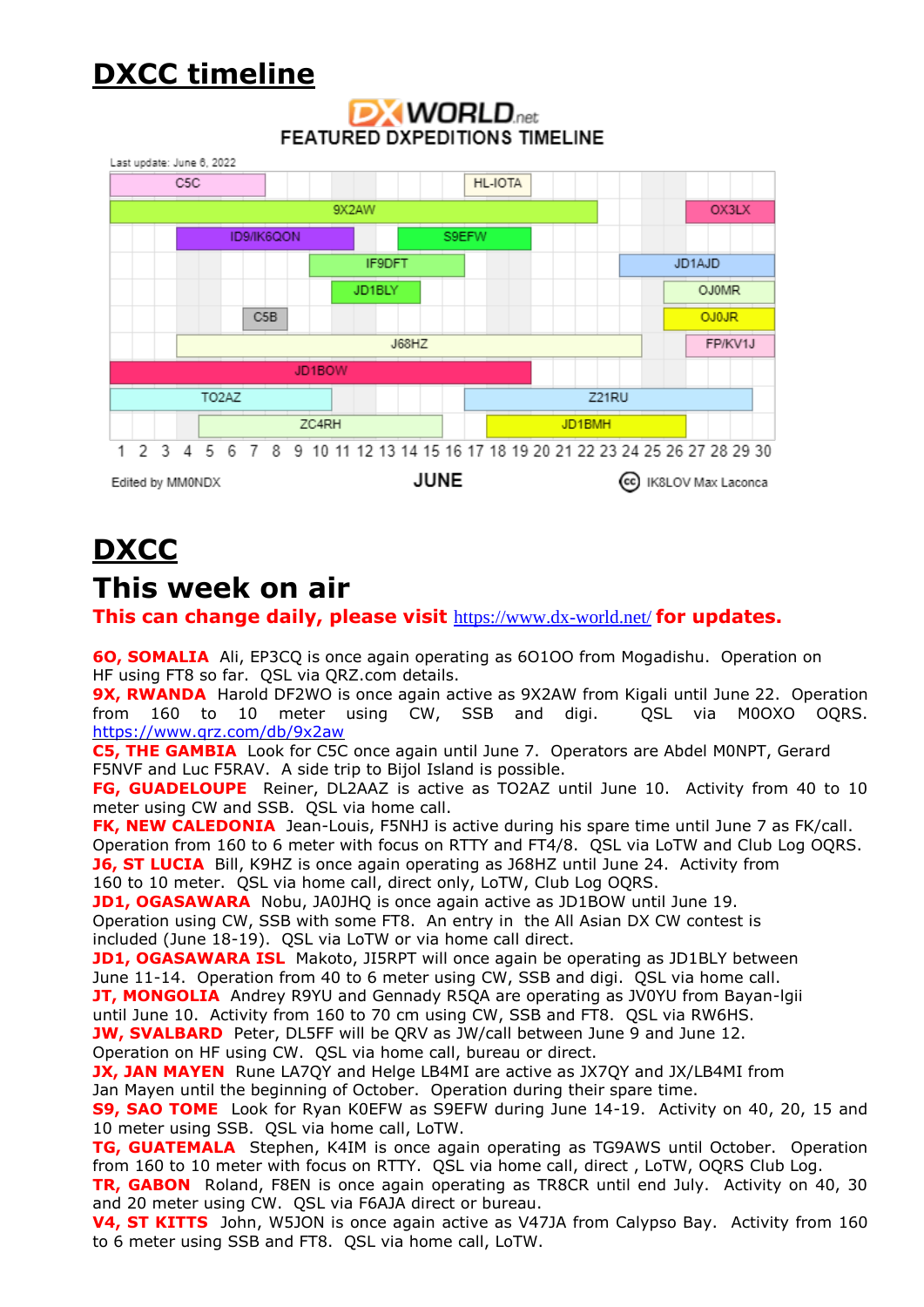**V5, NAMIBIA** Paul, ZS2PS operates 100% mobile and is active until mid-June. Operation on 80, 60, 40, 30, 20 and 10 meter. QSL via LoTW.

**VP8, FALKLAND ISLANDS** Dave, VP8CLE (G1OCN) has published the following info:

Advanced Notice of VPFF activations from mid-May to mid-June 2022.

A recent activation of VPFF-8112, East Bay, FD98XB by Bobby VP8ADR/P proved very successful. Further activations are planned of the following:

VPFF-8135 Volunteer and Cow Bay

VPFF-8130 Stanley Common and Cape Pembroke Peninsula including Cape Pembroke Lighthouse VPFF-8132 The Narrows

VPFF-8105 Bertha's Beach

VPFF-8121 Moss Side

VPFF-8108 Cape Dolphin

**ZC4, UK SOVEREIGN BASE AREAS CYPRUS** Dave, G4WXJ is once again operating as ZC4RH until June 15. Activity from 40 to 10 meter using CW, SSB and FT8. QSL via LoTW, home call bureau or direct.

# **Coming up soon**

**JD1, OGASAWARA ISL** Harry, JG7PSJ will once again be QRV as JD1BMH from June 18 until June 26. Operation from 40 to 10 meter using CW, SSB and RTTY.

**Z2, ZIMBABWE** The Russian DXpedition Team will be operating from June 17 until June 29 as Z21RU. Active with 5 stations on all bands, 50 Mhz and SAT QO-100. More on <https://dxpedition.wixsite.com/z21ru>

# **IOTA**

# **This week on air**

### **AFRICA**

**AF-060 Bijol Isl** Team C5B will once again be QRV on June 7 between 0900-1600z. Planning is in progress.

## **ASIA**

**AS-200 Shodo Isl** Take, JS6RRR and Take JI3DST are operating as call/5 until July 4. QRV from 80 meter to 70cm using CW, SSB and digi.

**JI3DST/5** (mainly for DX) **JJ5RBH** (mainly for JA) **JS6RRR/5** (mainly for JA) **JS6RRR/P** (for FT8) Please check QRZ.com for QSL info.

### **EUROPE**

**EU-017 Lipari Isl** Francesco, IK6QON is active in 'holiday-style' as ID9/call. QRV until June 10 from 80 to 6 meter using CW and SSB. QSL via home call, direct or bureau.

**EU-054 Favignana Isl** Members of the Italian DXpedition Team will be active in 'holiday-style' as IF9IDT between June 10-16. Operation from 80 to 6 meter using CW, SSB and FT8. <http://www.i2ysb.com/idt/>

**EU-125 Romo Isl** Stefan, DL7AOS is QRV as 5P5K until June 18. Activity in 'holiday-style' with efforts from 80 to 6 meter using SSB and digi.

**EU-137 Ven Isl** Lars, SM3CUK is once again active as SA6G/7 until June 12. Operation in 'holiday-style' from 40 to 10 meter using CW with some SSB. QSL via home call, LoTW and Club Log.

**EU-174 Diaporos Isl** Oliver, DK7TX will is active as SV8/call until June 11. QRV in 'holidaystyle' on HF. QSL via home call, direct or bureau, LoTW.

**EU-189 Isle of Rockall** A team with Nobby G0VJG is operating as MM0UKI/P from the most inhospitable places on Earth. Operation until June 19. Nobby will be the sole operator for 1-2 days depending the weather. QSL via M0OXO, OQRS. <https://www.rockall2022.org/>

#### **NORTH AMERICA**

**NA-062 Shelter Key** Len, K1NU will be active as call/4 during June 11-18. Activity in 'holidaystyle' with a focus on 6 meter FT8, also planned from 20 to 10 meter using CW and FT8. QSL via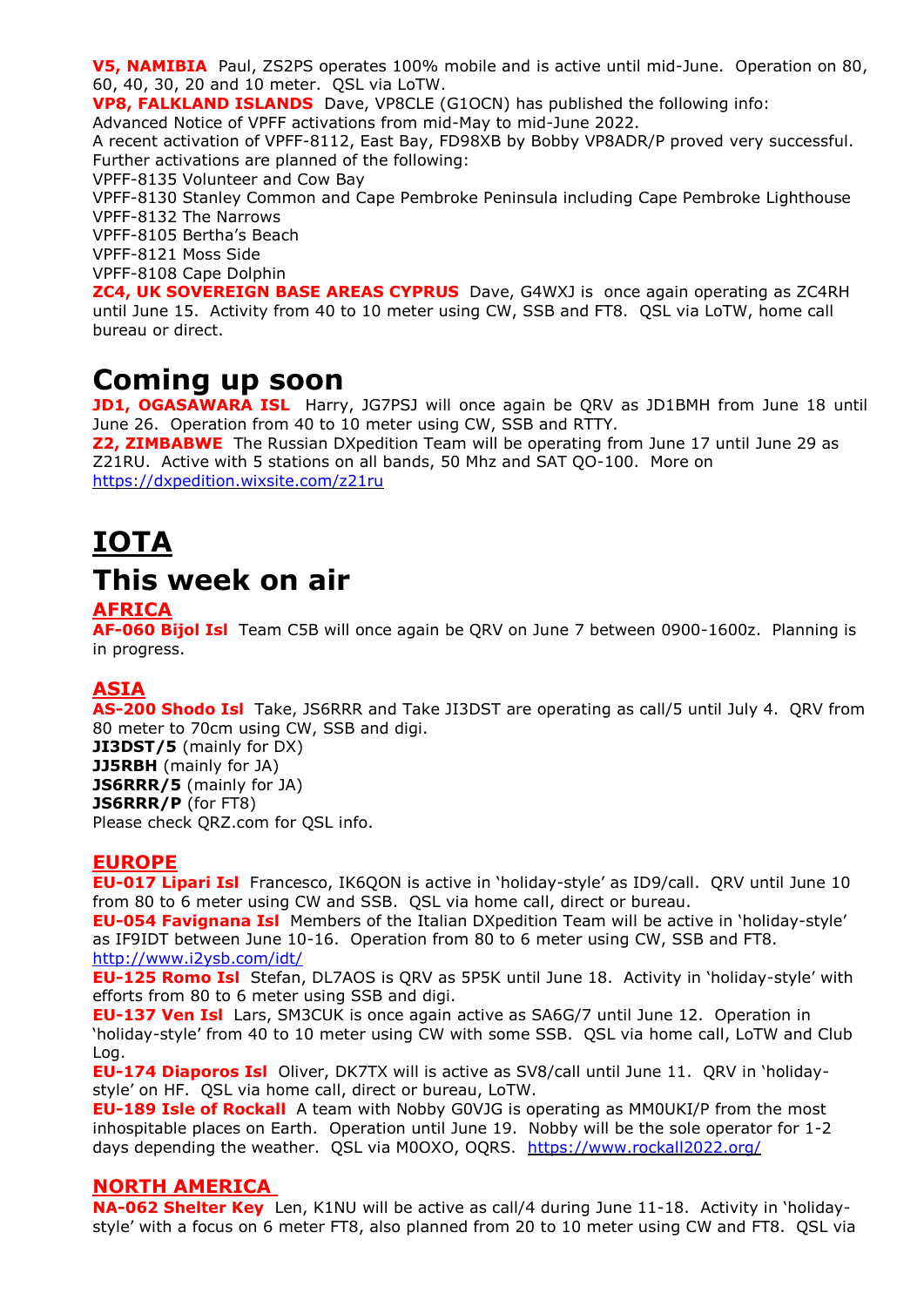# **Coming up soon**

## **ASIA**

**AS-084 Sangch'uja Isl** Han DS2GOO and Lee 6K5CEW will be active as call/4 during June 17- 19. Activity from 40 to 10 meter using CW, SSB and digi. QSL via home call.

**AS-117 Otsu Isl** Kenji, JA4GXS will once again be active as call/4 on June 18-19. Operation on 40, 20, 17, 15 and 6 meter using CW, SSB and FT8. QSL via home call.

# **QSL preview**



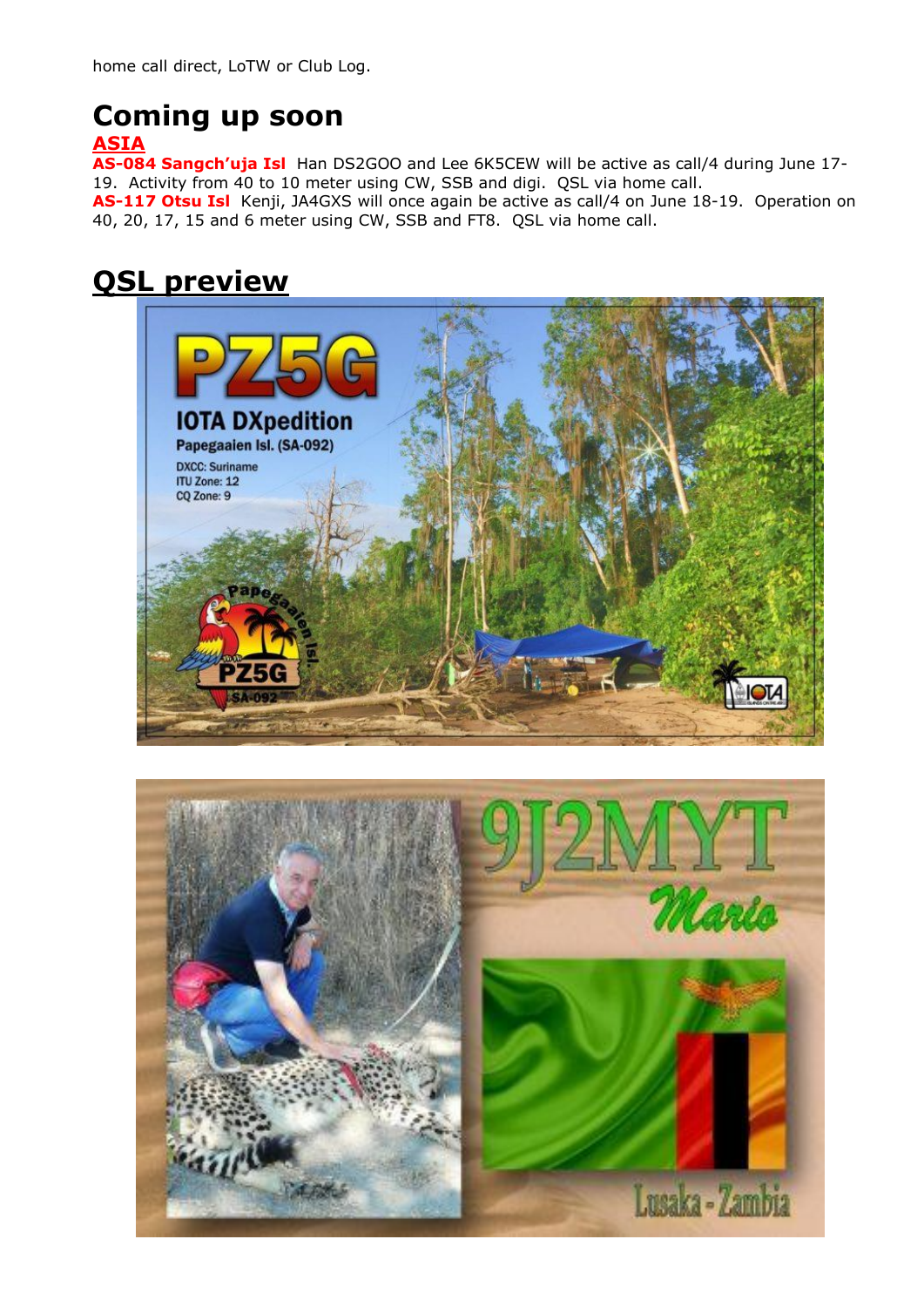## **On the scene 3D2RRR Rotuma Island**



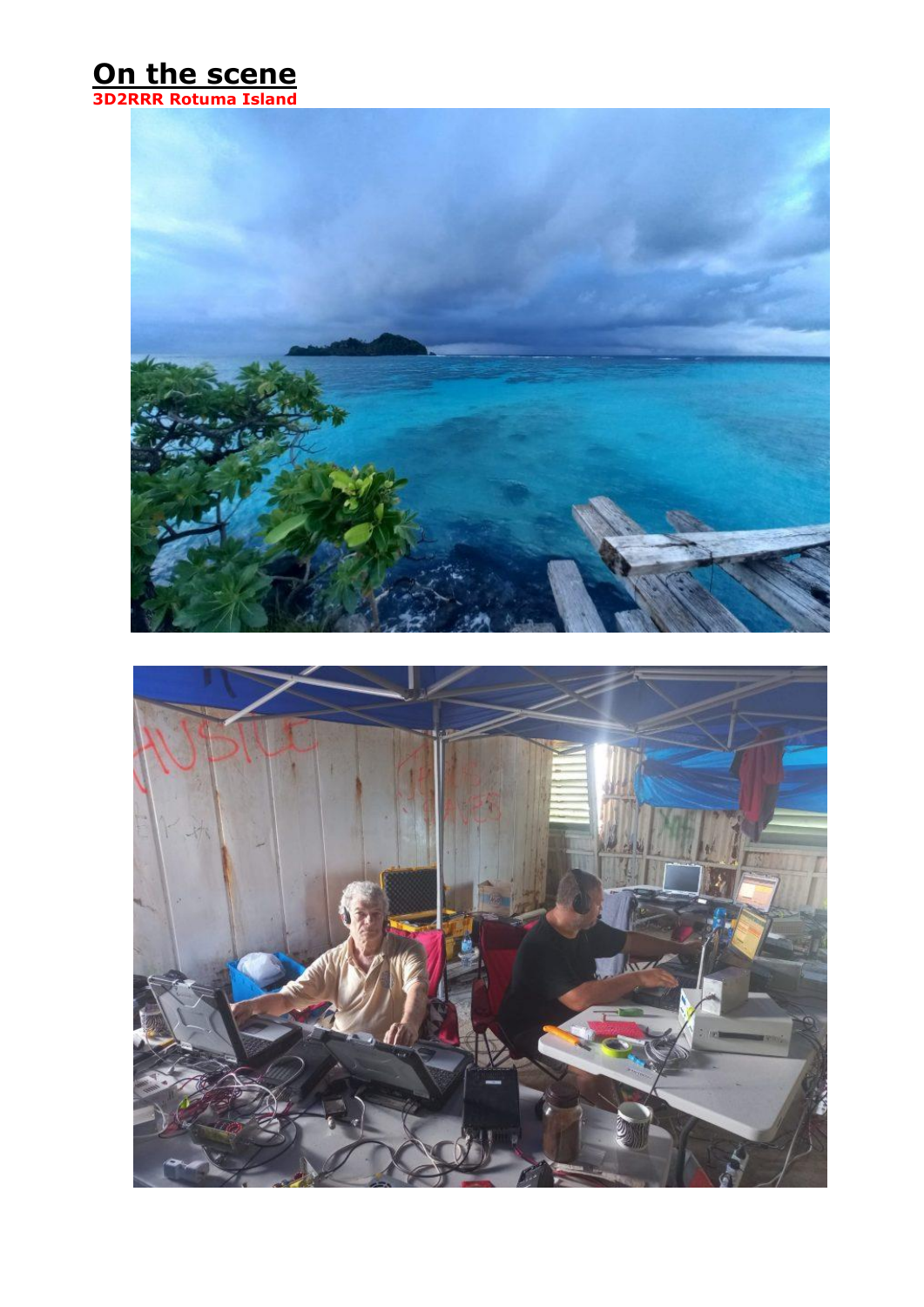# **ANNOUNCEMENTS Announced DX**

## *THE NEWCOMERS*

**A3, TONGA** Masa, JA0RQV will once again be active as A35JP between August 24 and September 20. Activity from 80 to 6 meter using CW, SSB and FT8.

**FS, ST MARTIN** Paul, W7NZJ will be operating from Orient Beach as FS/call. Activity from July 13 until July 20. Operation from 20 to 10 meter using digi.

**PY0F, FERNANDO DE NORONHA** Ed, PY2RN will be operating as ZY0FUN from Vila dos Remedios. QRV during July 1-5 in 'holiday-style' from 40 to 6 meter using FT8 and CW. <https://www.qrz.com/db/ZY0FUN>

**TY, BENIN** The Russian DXpedition Team will be active as TY0RU between October 10 and October 25. QRV from 160 to 6 meter using CW, SSB and FT8, SAT QO-100.

**V4, ST KITTS** Bob, WX4G will again be QRV as V4/call between November 14 and December 2. An entry in the CQWW CW contest is included as V48A. Operation from 160 to 6 meter using CW, SSB and FT4/8. QSL via LoTW and Club Log.

## *THE REMINDERS*

**3A, MONACO** Paul F6EXV and Florian PB8DX plan to be active as 3A6M in the first half of July 2022. Special activity on 6 meter is included together with the local ARM association. QSL via F6EXV Club Log, LoTW.

**3A, MONACO** Team 3A3A will be QRV during the CQWW SSB contest 2022 (October 29-30). More to follow.

**3B8, MAURITIUS** Team 3B8M will again be QRV during CQWW CW (November 26-27) and a few days before and after the contest. This will be a M/M operation and confirmed operators so far are G0CKV, KX7M, M0SDV.

**3B9, RODRIGUES ISL** A team with 3B8FA, 3B8GF, 3B8CF, 3B8FV and 3B8BAN will be active between August 5 and August 9. Call pending. Operation on HF with an QO-100 SAT operation.

**3Y, BOUVET** 3Y0J is a team of 13 international amateur radio operators who, in January 6, 2023, will be sailing to, and operating from, Bouvet Island with the goal of making over 200K QSOs. The DXpedition will start its journey in the Falkland Islands, and the team anticipates sailing for 12 days through the treacherous waters of the South Atlantic Ocean before setting up camp, and operating from, Bouvet Island for 22 days. At the conclusion of our DXpedition, the team will then sail another 12 days to the end point of the DXpedition: Cape Town, South Africa.

**5H, TANZANIA** Eugen, DL8AAI will be operating as 5H2JK during August. QRV from the Kilimanjaro region during his spare time. More to follow.

**5H, TANZANIA** Sergey, UT8UU says that the 5H3UU DXpedition in scheduled for the second half of 2022. More to follow.

**5H, TANZANIA** Roman, RA/3W3RR (ex-9Q9RR) has announced plans to be active from Zanzibar island, AF-032. Currently no set dates as to when 5H1RR activity may happen due to COVID-19. More info to follow in due course..

**7P, LESOTHO** A South African team will be operating as 7P8CW from November 2 until November 7. A team of 8 ops will be active using SSB, CW and LoTW. QSL via LoTW.

A3, TONGA Stan LZ1GC and Ivan LZ1PM will be operating as A35GC sometime in 2022. Activity from 160 to 10 meter using CW, SSB, RTTY and FT8. Logs uploaded during the DXpedition to Club Log. QSL via LZ1GC OQRS, direct or bureau.

**CY0, SABLE ISL** Permission for a DXpedition has been authorized with the team: WA2DAN, N2IEN, K5DHY, K5YY, K4UEE, WW2DX, AA4NC, N8AA, N2TU. The CY0C Sable Island DXpedition team will be active as CY0S in the fall of 2022. They are working hard to get the DXpedition scheduled.

#### <http://cy0dxpedition.net/index.html>

**D6, COMOROS** Dates still to be determined but D60AE will be on air sometime 2022. A multinational 12 operators team of the F6KOP Radioclub will be with 5 stations in CW, SSB, RTTY and FT8/FT4 modes from  $160$  to  $10$  meter + QO-100.

**E6, NIUE** Stan LZ1GC and Ivan LZ1PM will be operating as E6AM during October-November. Activity from 160 to 10 meter using CW, SSB, RTTY and FT8. Logsuploaded during the DXpedition to Club Log. QSL via LZ1GC OQRS, direct or bureau.

**FO0, AUSTRAL ISL** Haru, JA1XGI will be QRV as FO/call during November . Schedule depending Covid situation. Operation from 160 to 10 meter using CW and digi. QSL via LoTW.

**FP, ST PIERRE & MIQUELON** Chris, VO1CH updates DX-World that due to Covid-19,the TO5T DXpedition to St Pierre & Miquelon has been postponed sometime in 2023. Activity from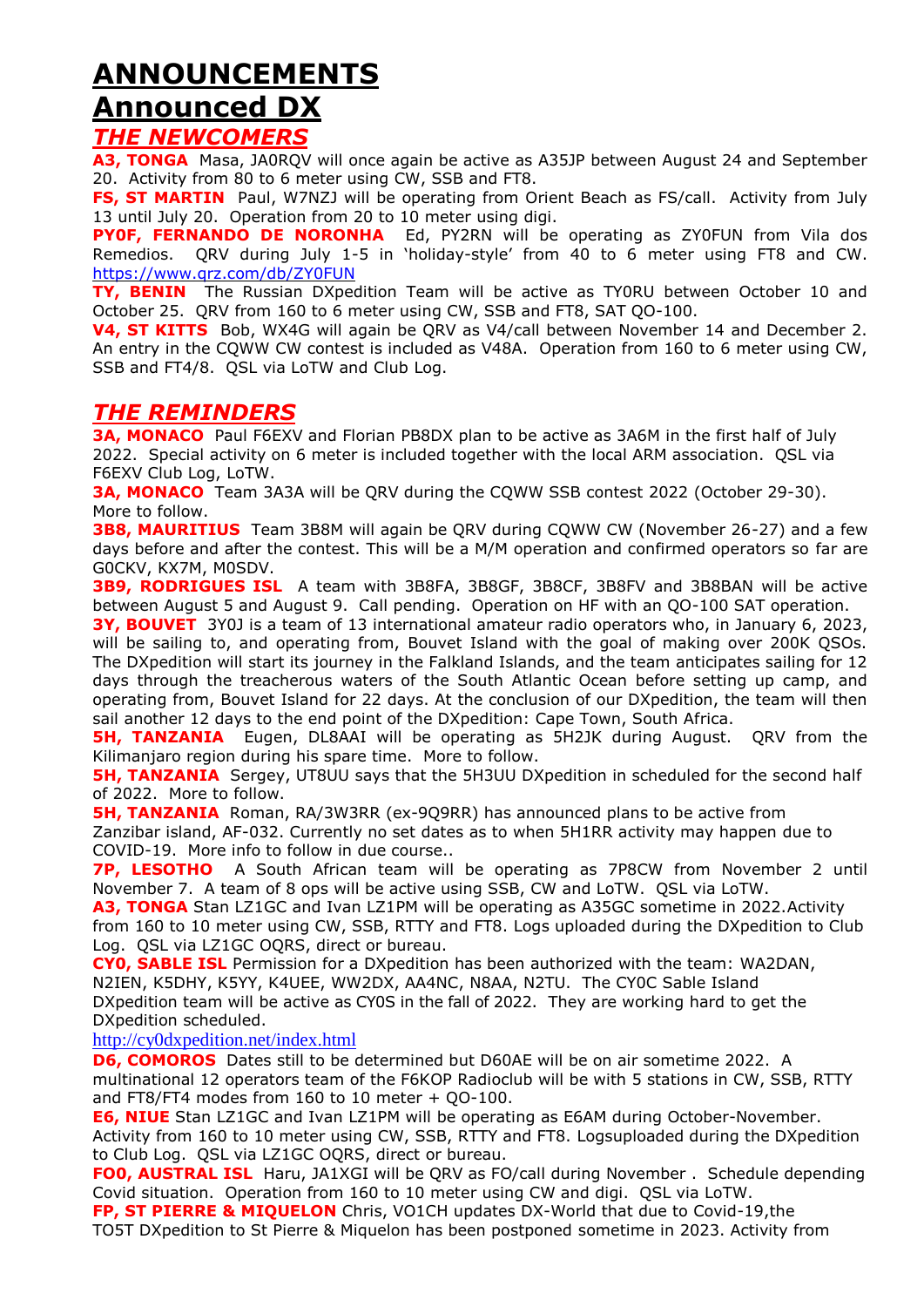160 to 6 meter using CW, SSB and FT8. <http://www.to5t.com/>

**FS, ST MARTIN** The TO9W team will once again be QRV from November 30 until December 9. The team with K9NU, N9EP, W9AP, FS4WBS and K9EL will be active on all bands and all modes with efforts on CW. QSL via W9ILY, LoTW.

FS, ST MARTIN Look for Pier, FS/W1NA and Marco, FS/KC9FFV in future activity during various periods next year. QRV in 'holiday-style' from 40 to 6 meter using SSB and FT8. QSL both call via IZ1MHY, LoTW.

**FT/W CROZET ISL** After many months of efforts and negotiations, the TAAF (the body in charge of the FTs administration) has granted permission for a one-man nearly 3-month operation from Crozet Island to Thierry F6CUK, from mid-December 2022 to mid-March 2023 (be patient!) Exact dates will come just prior to the operation. The last activity from Crozet was in 2009 by Florentin F4DYW as FT5WQ. <http://crozet2022.r-e-f.org/>

FW, WALLIS & FUTUNA Tom, KH0/KC0W informs: due to Covid this trip will be postponed.

As soon the situation changes Tom will let us know when he departs Saipan.

**HB0, LIECHTENSTEIN** Joe, OZ0J will be QRV as HB0/call from June 28 until July 5. Operation on HF using CW, SSB and FT8. Logs will be uploaded to Club Log live or daily. QSL via Club Log OQRS, LoTW, direct.

**HK0, SAN ANDRES ISL** A team with LU1FM, LU7MT and LU9FHF will be active as 5J0DX and 5K0T from September 16 until September 26. Operation from 80 to 10 meter using CW and SSB. QSL via LU1FM.

**J2, DJIBOUTI** The Mediterraneo DX Club will be operating as J28MD between October 29 and November 7. A large team with IZ8CCW – IZ4UEZ – IZ3GNG – IZ2GNQ – YO8WW – AG4W – IK4QJF – DJ5IW – DL6LZM – DL8JJ – KO8SCA -DL8OBF – NG7M – IU8LMC will be QRV with focus on the low bands and WARC. <http://mdxc.org/j28md/>

**JD1, OGASAWARA ISL** Look for JD1BOI (JE3GRO) and for JD1/JR3DVL between June 30 and July 8. Main goal of their trip is 6 meter EME and multi hop ES to NA.

<https://www.qrz.com/db/JD1BQI>

**JD1, OGASAWARA ISL** Koh, JA1ADT will be operating as JD1AJD between June 24 and July 2. Activity from 20 to 6 meter using CW and FT8. Focus on 6 meter for EU and NA. QSL via home call.

**JX, JAN MAYEN** Stian, LB5SH will once again be active as JX/call late June for about 5 days. Operation primarily SSB and FT8. More to follow.

**KH8, SWAINS ISL** Due to the Covid-19 pandemic it is still impossible to travel to Swains Island. Alex Jennings (owner of island) and the team will start planning again sometime March 2023.

**OJ0, MARKET REEF** Henri, OH3JR will be active as OJ0JR between June 26 and July 6. Activity during his spare time on HF using CW, FT8 with some SSB. QSL via home call, Club Log OQRS. **OJ0, MARKET REEF** Pertti, OG2M will be QRV as OJ0MR from June 26 until July 6. Main focus on 6 meter using CW, SSB and FT8. QSL via LoTW.

**P2, PAPUA NEW GUINEA** A DXpedition will take place in honour of the 175<sup>th</sup>anniversary of the Nikolay Miklouho Maclay. More to follow. QSL via RM0L.

**PJ5, ST EUSTATIUS** John, W5JON will once again be active as PJ5/call from October 25 until November 4. Operation from 60 to 6 meter using SSB and FT8.

**PY0F, FERNANDO DE NORONHA** We have no firm dates on this activity, but Rodrigo PY2KC mentions he will try to be active from Fernando da Noronha sometime in 2022 as PY0FFF. Activity depends on Covid situation.

**PY, BRAZIL**Team ZY8AM will be active from the Amazon Rainforest (Amazon State, Brazil) during July 1-12, 2022. Grid Locator: FI61hf. Operation from 160 to 6 meter using CW, SSB and FT8. Team: PY5AKW, PY5AMF, PY5QW, PY5ZD, PY5ZHP, PP8HOL, PP8JR, PW8BR, PW8GTB. QSL: LoTW or Direct (2 USD + SAE, No IRC).

**PZ, SURINAME** Fox, PD0FOX will be active as PZ5JT during spring 2022 from Zanderij. He is going there for jungle training with the 11 Air Assault Brigade. Operation on 20, 17, 15 and 10 meter. More to follow.

**TL, CENTRAL AFRICAN REPUBLIC** The DXpedition to C.A.R has been rescheduled to November 2022 (at the end of the rainy season).

**TY, BENIN** The Russian DXpedition Team will be operating as TY5RU between October 10 and October 25. Operation from 160 to 6 meter using CW, SSB and FT8. QSL via Club Log OQRS, LoTW.

**VK9C, COCOS KEELING ISL** Zeljko, VK6VY together with VK6CQ, VK6SJ and perhaps others will be operating as VK9CM between October 26 and November 3. Activity from 160 to 10 meter using CW, SSB and FT8. An entry in the CQWW SSB contest is included as VK9C. QSL via EB7DX. **VP2M, MONTSERRAT** Once again, look for Thaire, W2APF as VP2MDX between January 2 and March 31, 2023. QSL via home call.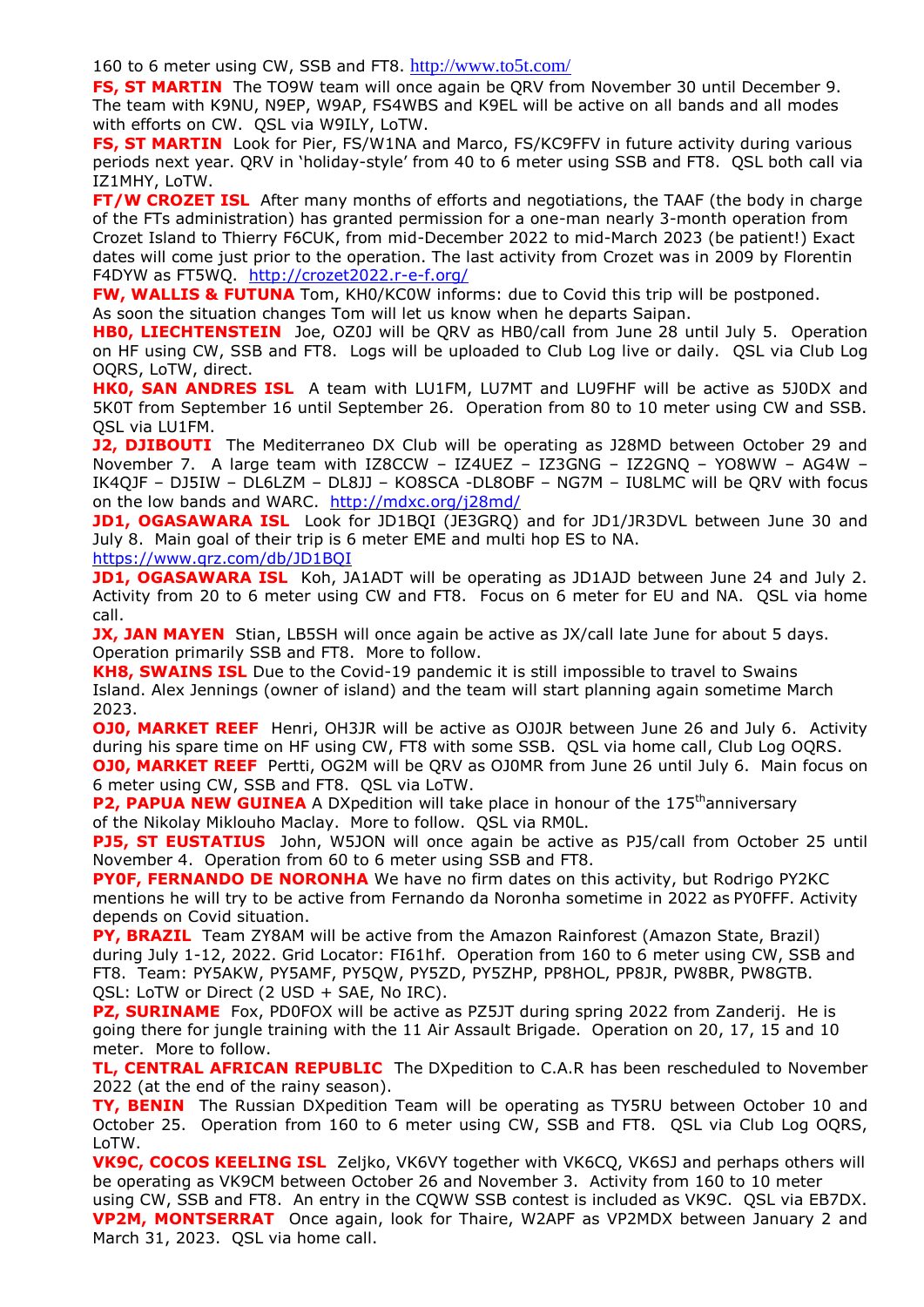**VP2V, BRITISH VIRGIN ISL** Dario, KP4DO will be operating from Tortola as VP2V/call. Dates not yet mentioned. More to follow.

**XU, CAMBODIA** This DXpedition had been due to take place during March, however since many of the team were from Ukraine it's clear it had to be postponed. Juris YL2GM, team leader explains: My team planned expedition XU7AKT in March. The expedition had to be cancelled due to the war in Ukraine. However, Latvian Radiosport Federation supports Ukraine during these tough times and invites radio amateurs around the world to join this support by donating. More info can be found on the LRSF homepage: <https://www.lral.lv/lrsf/index.html>

**YN, NICARAGUA** Robert, DL7VOA will be QRV from Guacalito de la Isla as YN5AO. Dates are still in planning phase due to COVID. Operation in 'holiday-style' with a focus on the low bands. QSL via Club Log OQRS. <https://www.qrz.com/db/YN5AO>

**ZL7, CHATHAM ISL** Jeff, K5WE will be operating as ZL7/call between September 9 and September 21. QRV from 160 to 10 meter using CW, FT4/8, SSB and RTTY. QSL via Club Log OQRS or via home call. <https://k5we.com/zl7-k5we/>

# **Announced IOTA**

## *THE NEWCOMERS*

#### **NORTH AMERICA**

**NA-134 Upernavik Isl** Bo, OZ1DJJ will be active as OX3LX between June 27 and July 11. Operation on HF with a focus on 4 and 6 meter. QSL via OZ0J.

#### **OCEANIA**

**OC-194 South Solitary Isl** A team with VK2FM, VK2VK and VK4NGN will be operating as VK2FM between August 19 and August 22. Operation on HF. QSL via VK2FM. <http://vk2fm.atwebpages.com/>

## *THE REMINDERS*

#### **ASIA**

**AS-059 Nedorazumeniya Isl** Russian Robinson Club members Oleg R7LP, Mike RM2E, Maxim RU5D, Eugene RZ3EC, Igor UA0IDZ and Igor UA3EDQ will be operating as RI0IR between July 22- 27. Also an activity from Sikulun Island on July 28-29. Dates may change depending the weather conditions. Activity is planned from 40 to 10 meter using CW, SSB and FT8. QSL via RZ3EC, LoTW and Club Log.

**AS-079 Miyako Isl** Take JS6RRR and Take JI3DSTwill be operating as call/6 from July 18 until August 1. Activity from 40 to 6 meter using CW, SSB and digi. QSL via homecalls.

**AS-082 Brusneva Isl** The Russian Robinson Team (UA6EX, RM0F, R7AA, R4WAA) will be active as RI0QQ between July 27-31. An entry in the IOTA contest is included.

<https://dxpedition.wixsite.com/ri0qq/>

**AS-107 Samet Isl** E20AX/p has had to postpone the activation of Samet Island that was originally scheduled for 8-10 January 2022 because of the Omicron outbreak. A new date is yet to be set.

**AS-125 Chang Isl** Team HS7AP/P will be active from Chang Island during July 29 to August 1. Participation in the RSGB IOTA contest. QRV on 80-40-20-15-10m, CW, SSB & FT8. QSL via E21IZC.

**AS-140 Char Kukri-Mukri** The S21DX will once again be active during November 2022. They plan multiple stations from 80 to 12 meter. More to follow.

#### **EUROPE**

**EU-181 Sveti Ivan Isl** During the IOTA contest 2022 (July 30-31), a joint Bulgarian Greek team will be active as LZ0KP. QSL via SV2CLJ.

#### **NORTH AMERICA**

**NA-067 Hatteras Isl** Mike, WL7G will be operating as call/4 between October 24-29. Activity on 80, 40 and 20 meter using CW and SSB. QSL via home call, LoTW.

**NA-070 Kiska Isl** The postponed KL7RRC IOTA DXpedition to Kiska Island has been rescheduled and is now expected to take place on July 23 and July 30. The team includes N3QQ, N6XG, N7QT, NL8F and W8HC. QSL via N7RO.

**NA-123 Turneffe Atoll** Full info still to come in, but keep an eye on the V3E QRZ page for news on an upcoming DXpedition to Mauger Caye, Turneffe Atoll, NA-123 by the Belize Amateur Radio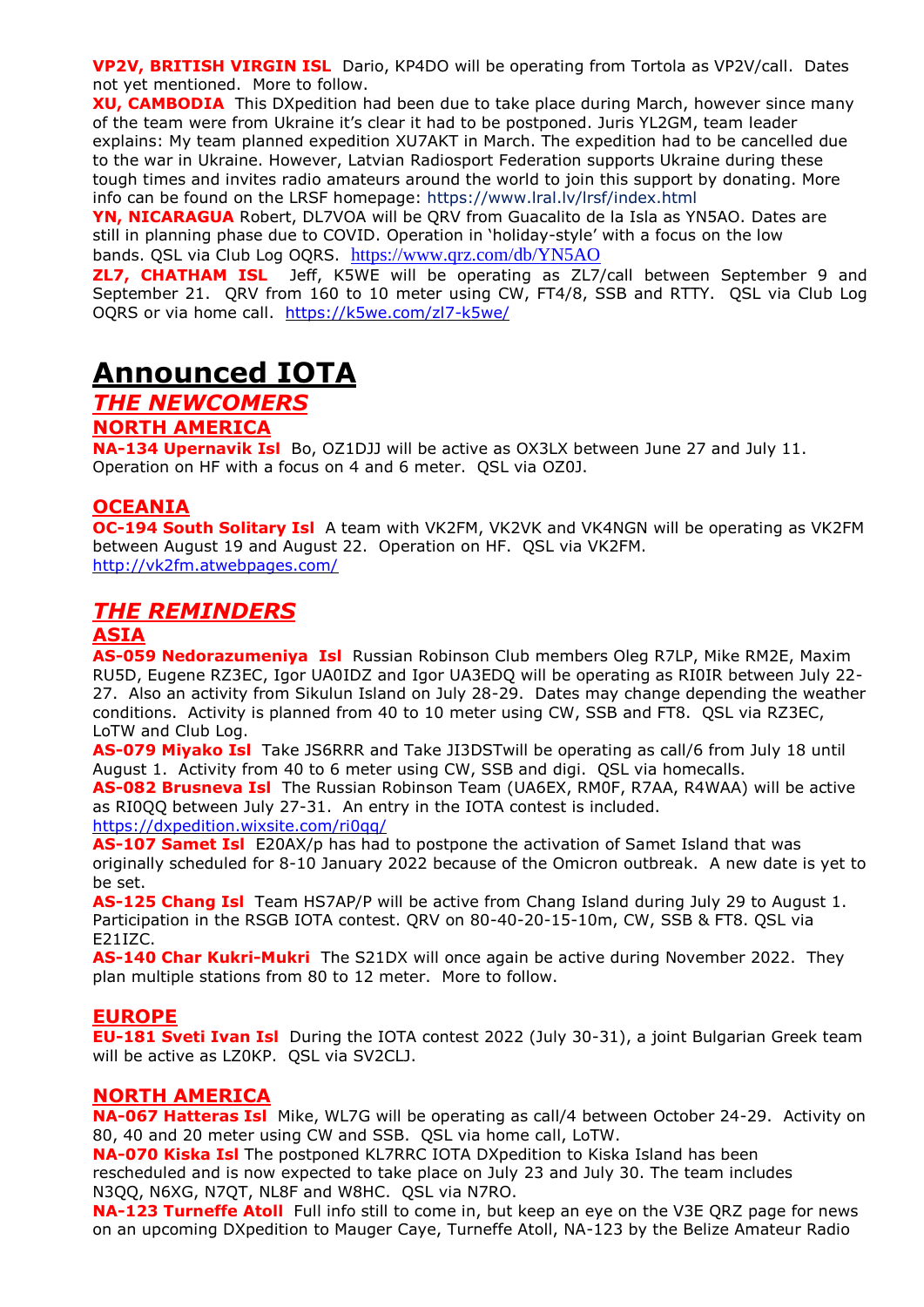## **OCEANIA**

**OC-012 Yap Isl** Tom, KC0W has plans to be active from Yap Island as V63COW. Exact dates will be announced as soon as travel restrictions to Micronesia are lifted. QRV on HFusing only CW. QSL via home call, no LoTW.

**OC-037 New Zealand Sub Antarctic Islands (Campbell Island)** The Perseverance DX Group (PDXG) has some unfinished business. Several members participated on the 2012 ZL9 activation that was cut short by weather. After their successful VP8PJ South Orkney Islands 2020 DXpedition, PDXG is pleased to announce their intention to activatethe New Zealand Sub-Antarctic Islands (ZL9), Campbell Island. Club Log #24 most wanted, in the 2022 timeframe.

The plan includes 160-10m operation, CW/SSB/RTTY/FT8, with emphasis on 160, 80, 60, 40 and propagation dependent, 12 and 10 meters.

**OC-247 Pulau Sapuka Besar** Planning on stage for YB8HZ, YB8DKL, YC8AQY, YC8BNZ and YC8ES to be QRV on HF and 6 meter. More to follow.

# **Special calls**

## *THE NEWCOMERS*

**4J, AZERBAIJAN 4JF1EU** is active until June 15th, this special callsign is dedicated to the Formula 1 Grand Prix of Azerbaijan which takes place in Baku (June 10-12). The race course is in the streets of the city – the same as in Monaco or Singapore.

Operator: Alexander Frolov – 4J3DJ.

**A9, BAHRAIN A91BFA** draws attention to Bahrain's national football team, which will participate in the World Championship in November. QRV until June 15. QSL via EC6DX. (TNX DXNL) **F, FRANCE** Members of the RadioClub de Caen will operate special station **TM6J** from the historic site of the Merville Gun Battery on the eastern flank of "Sword", one of the beaches where the Normandy landings took place on D-Day (6 June 1944). They will be QRV on 6-12 June on 80-6 metres CW, SSB and digital modes. QSL via F6KCZ. (TNX 425DX)

**PA, THE NETHERLANDS** Celebrating the 900th anniversary since Utrecht was granted city rights (2 June 1122), special **PA900UTR** is being activated on various bands and modes until 11 November. QSL via the bureau to PI4UTR. (TNX 425DX)

**SP, POLAND 3Z4PAR** was a special station that Poland's Radiocommunication Agency (Panstwowa Agencja Radiokomunikacyjna, PAR) authorized to operate on 50 MHz as an experiment. The successful outcome of this operation paved the way for general availability of the Magic Band to the Polish amateur radio community. Celebrating the 30th anniversary of the very first 6m QSO in Poland (made on 5 June 1992 at 12.53 UTC between 3Z4PAR and IK1EGC), special callsign 3Z30PAR will be active from 5 June at 12.53 UTC until the end of the year. QSL via LoTW and SP4KM (direct or bureau). (TNX 425DX)

**UA, RUSSIA** Special callsigns **R350AO, R350AR, R350AZ, R350BR, R350D, R350I, R350K, R350M, R350NN, R350OR, R350PP, R350RF, R350S, R350SM, R350SP** and **R350T** will be active between 30 May and 30 June for the 350th anniversary since the birth of Peter the Great (1672-1725). QSL via operator's instructions. (TNX 425DX)

## *THE REMINDERS*

**9A, CROATIA 9A652AA** and **9A655AX** are the special callsigns that Tom, 9A2AA and Josip, 9A5AX will be using throughout 2022 to mark their 65th year in amateur radio. QSL via home calls. (TNX 425DX)

**9A, CROATIA 9A302AA** is the callsign that Tom, 9A2AA is using until 13 July to celebrate the 30<sup>th</sup> anniversary of Croatia's independence. QSL via 9A2AA. (TNX 425DX)

**9H, MALTA** John/9H1CJ (ex 5Z4JC) commemorates the destruction of the Maltese Capuchin Monastery and its Church through bombing attacks in 1942 (April 4/5) with the callsign **9H6CAP** during June. QSL direct via 9H1CJ. (TNX DXNL)

**DL, GERMANY** Special callsigns **DF90TJU**, **DK90TJU**, **DL90TJU**, **DM90TJU**, **DP90TJU**, **DQ90TJU** and **DR90TJU,** plus **HB90JU** from Switzerland, will be activated from 1 March to 30 June for the 90th anniversary of the maiden flight (7 March 1932) of the Ju52/3m transport aircraft designed and manufactured by German aviation company Junkers. An award will be available, see https://90tju.de/ for information and the OQRS for bureau cards. (TNX 425DX) **DL, GERMANY** Club station DL0IMO will operate special callsign DR50BAWA throughout 2022 to celebrate the 50th anniversary of the DARC's Intruder Monitoring Service (https://www.intruder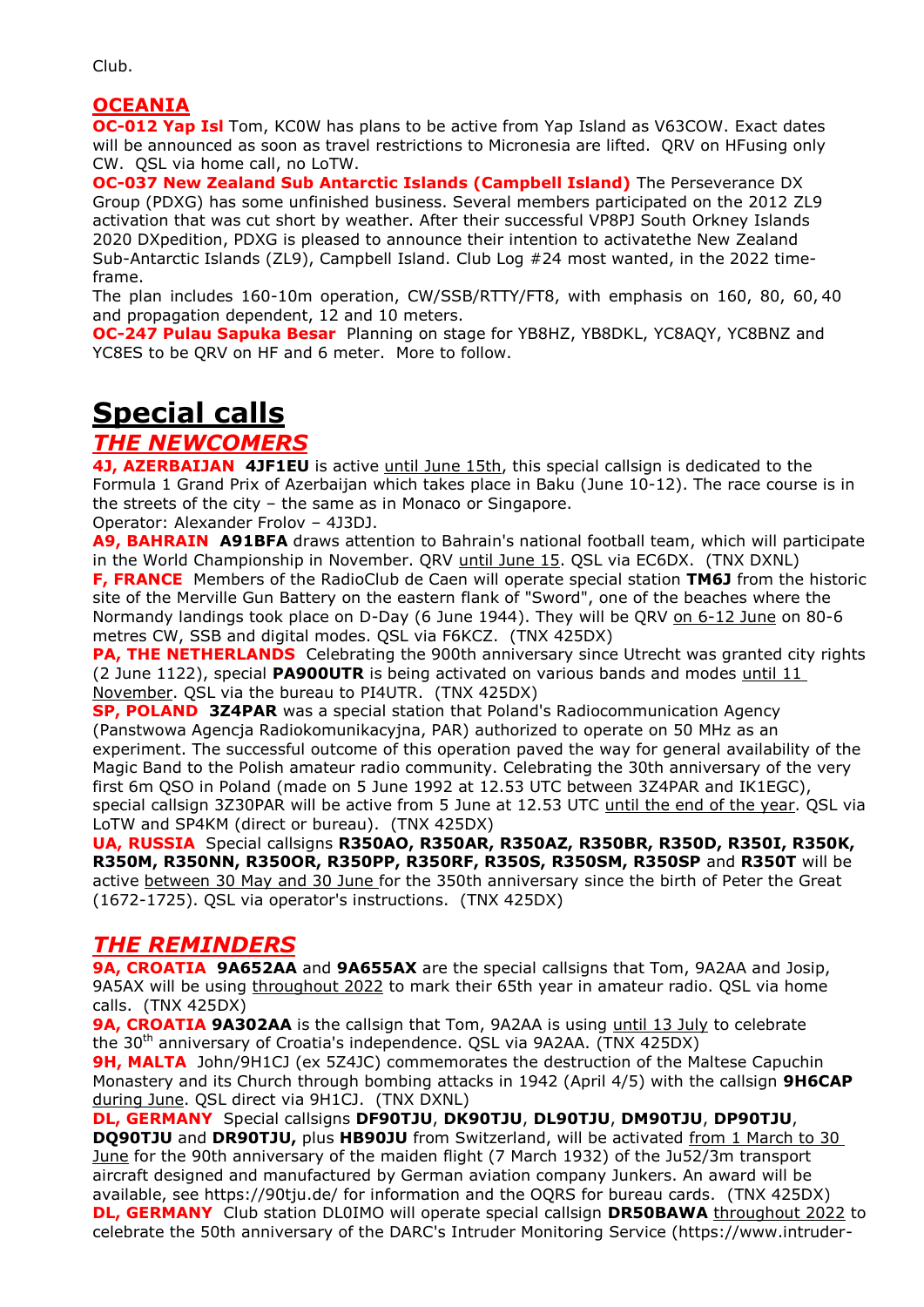monitoring.de/). QSL via the bureau. Started in 1972 and formerly known as Bandwacht, the Intruder Monitoring is the German branch of the IARU Monitoring System, whose primary objective is the search, classification, identification and initiation of steps leading to the removal from amateur bands of radio signals of non-amateur stations causing harmful interference to the amateur services. (TNX 425DX)

**DL, GERMANY** The DARC club Hanau (DOK F09) celebrates 85 years of amateur radio in their city with the special DOK 85AFHU for their club callsign **DL0HO** during 2022. QSL via bureau. (TNX DXNL)

**DL, GERMANY** The DARC club Telgte (DOK N44) celebrates its 44th anniversary in 2022 with the callsign **DP44N44T** (special DOK 44N44). An award is also available. QSL via bureau. (TNX DXNL)

**DL, GERMANY** During 2022, look for **DB50AFZ** for the 50th anniversary since the Deutscher Amateur Radio Club (DARC) relocated from Kiel to the Amateurfunk-Zentrum (Amateur Radio Centre), the newly built headquarters in Baunatal. All QSOs will be confirmed automatically via the bureau; direct cards via DL2VFR. (TNX 425DX)

**DL, GERMANY DF40BGK** is active during 2022 for the 40th anniversary of DARC Ortsverband Bergkamen. QSL via the bureau, LoTW and eQSL. (TNX 425DX)

**DL, GERMANY DK050BN** is QRV during 2022 for the 50th anniversary of Contestgruppe Bingen (DK0BN) QSL via the bureau, LoTW, direct cards via DK5PD. (TNX 425DX)

**DL, GERMANY** During 2022, **DL60LINDAU** is active for the DARC Ortsverband Lindau-Westallgau's 60th anniversary. All QSOs will be confirmed automatically via the bureau, direct cards via DL1CBQ. (TNX 425DX)

**DL, GERMANY** Look for **DL73AFUG** during 2022 for the 73rd anniversary of the first Amateurfunkgesetz (AfuG), the German amateur radio regulations that came into force on 23 March 1949. QSL via operator's instructions. (TNX 425DX)

**DL, GERMANY DL75DRG** is QRV until end 2022 for the 75th anniversary of DARC Distrikt Ruhrgebiet. QSL via operator's instructions. (TNX 425DX)

**DL, GERMANY DL75HIL** is active *until end 2022* for the 75th anniversary of DARC Ortsverband Hilden (DL0HIL/DL0CK). QSL via the bureau, LoTW and eQSL. (TNX 425DX)

**DL, GERMANY** Special callsign **DM60CSJ** is active until end July for the 60th anniversary of Club Station Jesewitz (DL0SAX). QSL via the bureau and eQSL, direct cards via DL2VM. (TNX 425DX) **DL, GERMANY** The special event station **DR125MB** (special DOK 125MB) draws attention to the Muengsten Bridge, Germany's highest railway bridge, built 125 years ago. QRV until November 30. QSL via bureau, LoTW, DD3JN (d). (TNX DXNL)

**DL, GERMANY** The German section of the International Federation of Railway Radio Amateurs will put their new club callsign **DL0OF** on the air with the special DOK MKO until Jan. 25 next year. QSL via bureau and DL4CR (d). (TNX DXNL)

**DL, GERMANY DL75RLP** is the special callsign for members of DARC's Ortsverband Mainz (DL0MZ) to celebrate the 75th anniversary of the German federal state of Rhineland-Palatinate throughout 2022. All QSOs will be confirmed automatically via the bureau and LoTW; direct cards can be requested via Club Log's OQRS. (TNX 425DX)

**EI, IRELAND**Special callsign **EI90IRTS** will be activated throughout 2022 to celebrate the 90th anniversary since the founding of the Irish Radio Transmitters Society, Ireland's IARU society. QSL via EI6AL. (TNX 425DX)

**F, FRANCE** For the 70th year the Association des Radioamateurs de la Sarthe (F6KFI) will operate a special event station for the 24 Hours of Le Mans. Look for **TM24H** on 29 May-12 June, with activity on various bands and modes (SSB, CW, RTTY, PSK, FT8). QSL via Club Log's OQRS, or via F6KFI. (TNX 425DX)

**F, FRANCE** Franck, F4DTO and Patrick, F4GFE will be active as **TM400MO** for fiftheen days between 2 May and 21 October (see qrz.com for the actual dates). The special callsign memorializes the 400th anniversary since the birth of Moliere, the French playwright widely regarded as one of the greatest writers in world literature. QSL via F4DTO. (TNX 425DX) **F, FRANCE** Until the end of October, **TM400MO** marks the 400th birthday of the French writer Moliere. Operators are Patrick/F4GFE and Franck/F4DTO. QSL via F4DTO (d/B). For more information see qrz.com. (TNX DXNL)

**F, FRANCE TM55SNSM** celebrates the 55th anniversary of the French sea rescue organisation Societe Nationale des Sauveteurs en Mer between March 18 and July 16. QRV on 80-6m on CW, SSB, and digital modes. QSL via bureau and eQSL. (TNX DXNL)

**F, FRANCE TM20KFZ** is the special callsign that members of the Club Radioamateurs Scientifique de la Haute-Vienne (F8KFZ) will be using during seven weekends until 25-26 June to celebrate the club's 20th anniversary. QSL via the bureau. (TNX 425DX)

**F, FRANCE** The Radioamateurs de Lot-et-Garonne will operate special **TM3ZZ** in remembrance of Silent Key Michel Pelhate, F3ZZ. QRV until July 3 during a the weekends. QSL TM3ZZ via F4HIK.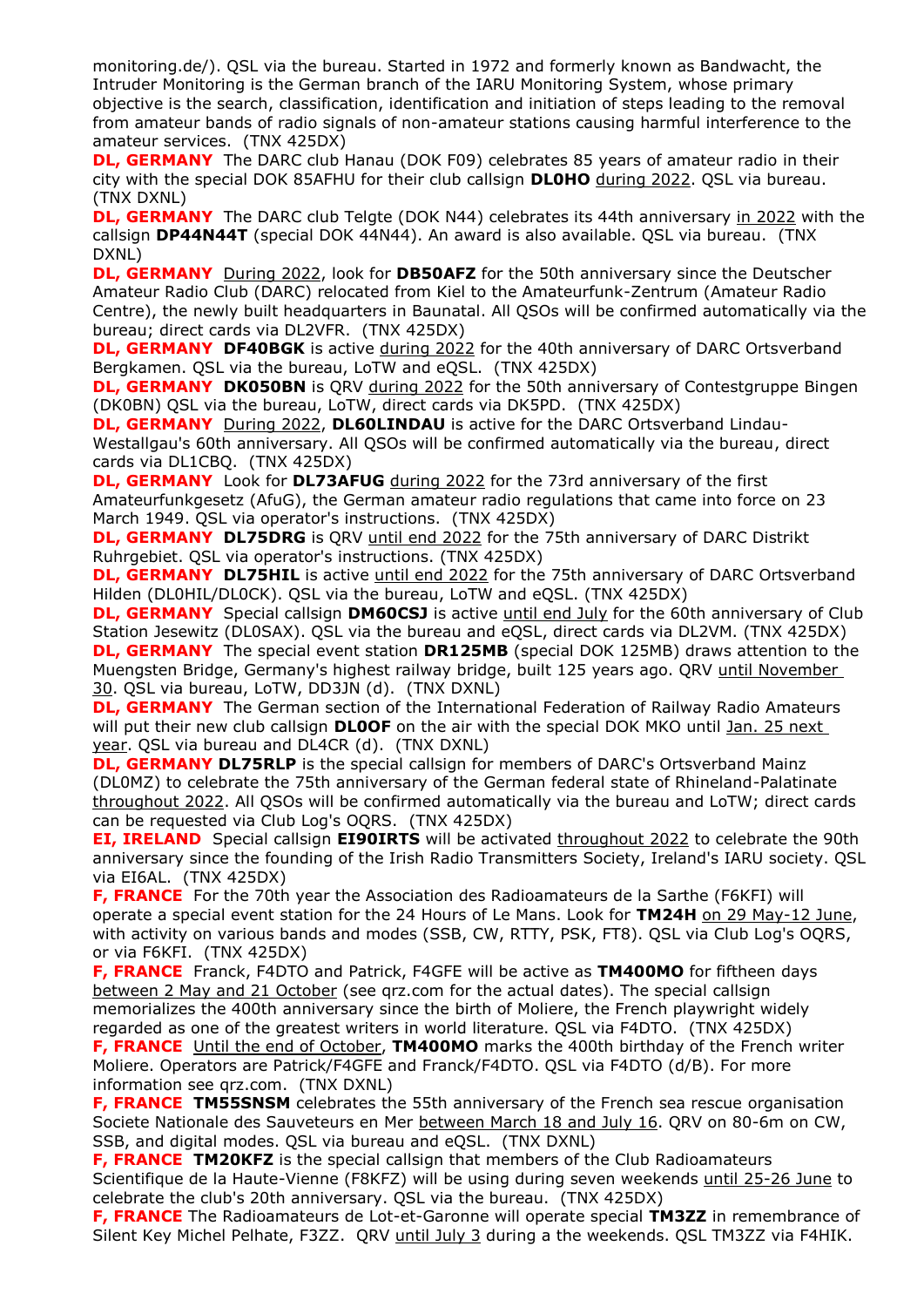#### (TNX 425DX)

**G, ENGLAND** Special event stations **GB1900HA** (operated by M0MNE) and **GB1900HW** (operated by M0TKF) are active until 23 December for the 1900<sup>th</sup> anniversary since the beginning of the construction of Hadrian's Wall (https://1900.hadrianswallcountry.co.uk/). QSLs via Club Log's OQRS and LoTW. A former defensive fortification which marked the boundary between Roman Britannia and unconquered Caledonia to the north, Hadrian's Wall is the largest Roman archaeological feature in Britain, and has been inscripted on the UNESCO World Heritage Site List since 1987. (TNX 425DX)

**G, ENGLAND** The following special event stations celebrate Queen Elizabeth's Platinum Jubilee throughout June: **GB70E** from Windsor Home Park, **GB70I** from Northern Ireland, **GB70M** from Scotland, **GB70W** from Wales, **GB70U** from Guernsey, **GB70J** from Jersey, and **GB70D** from the Isle of Man. An award is also available. QSL via M0OXO (OQRS). (TNX DXNL)

**G, ENGLAND** The Andover Radio Club joins the Jubilee celebrations with the callsign **GB70QPJ** from June 1 to 28. QSL via bureau or direct. (TNX DXNL)

**G, ENGLAND GB100BBC** is the special callsign celebrating the 100th anniversary of the British Broadcasting Corporation throughout 2022. The BBC was formed on 18 October 1922, and daily radio broadcasts began on 14 November. GB100BBC will be on air from the BBC Radio Group's shack at BBC Broadcasting House in central London, as well as from other BBC premises and members' home QTHs around the UK. QSL via the bureau, LoTW and eQSL; direct cards will not be accepted. (TNX 425DX)

**GM, SCOTLAND** PS Waverley is the world's last seagoing paddle steamer. It's also her Diamond Jubilee in 2022. To celebrate this milestone, Col MM0NDX and Frank MM0HST plan to be active **/MM** in mid-2022. Possibly one or two others will join them (to be determined after January). A meeting with the Waverley Steam Navigation Company in Glasgow, Scotland has been arranged for the middle of January 2022 whereby a route / itinerary will be confirmed. It's very likely the voyage will take place off the west coast of Scotland.

**HA, HUNGARY** The following special event stations mark the 200th birthday of the Hungarian poet Sandor Petofi until March 15, 2023: **HG200AN**, **HG200DO**, **HG200EF**, **HG200IR**, **HG200OT** und **HG200PS**. QRV on HF on CW, SSB, and FT8. An award is available as well. QSL via Club Log, LoTW. (TNX DXNL)

**HA, HUNGARY** The Szollosi Jozsef Radio Club (HA4KYB) is joining the city of Szekesfehervar's official celebrations of the 800th anniversary of the Golden Bull (Aranybulla), the royal charter issued in 1222 which represents the first constitutional document of the nation of Hungary. Look for special callsign **HG1222BA** to be active on all bands and modes throughout 2022. QSL via the bureau to HA4KYB. (TNX 425DX)

**HB9, SWITZERLAND HB50SH** is the special callsign that members of USKA Schaffhausen, HB9SH (https://www.hb9sh.ch/) will be using during 2022 to celebrate their club's 50th anniversary. QSL via LoTW, paper cards will be available only for QSOs made during the Helvetia Contest (23-24 April). (TNX 425DX)

**HP, PANAMA H32AT** is the special callsign that Jose, HP2AT is using until the end of the year to mark his 32 years in amateur radio. He uploads his log to qrz.com, Club Log and eQSL on a regular basis, and will upload all QSOs to LoTW at the end of the activity. Paper QSL cards will not be available. (TNX 425DX)

**HS, THAILAND E2WRTC** supports the preparation of the World Radiosport Team Championship from June to September. Champ/E21EIC and Zaki/E29TGW will form a team for the event to held in July 2023 in Bologna, Italy. (TNX DXNL)

**I, ITALY** Special callsign **IR4DX** will be in use between 1 June and 30 September for various activities, including participation in the International Lighthouse Lightship Weekend (20-21 August) from Goro Lighthouse. QSL via eQSL and LoTW. (TNX 425DX)

**I, ITALY** To promote the World Radiosport Team Championship to be held in Italy in July 2022, twelve special callsigns are activated until the end of the IARU HF Championship (10 July at 11.59 UTC). Look for **II1WRTC, II2WRTC, II3WRTC, II4WRTC, II5WRTC, II6WRTC, II7WRTC, II8WRTC, II9WRTC, II0WRTC, IR1WRTC** and **IO0WRTC** (the latter from Sardinia) to be QRV on the HF bands CW, SSB, RTTY and FT8. A certificate for QSOs made with special stations will be

available. (TNX 425DX) **I, ITALY** Look for **II8CAP** until end 2022, this to celebrate the city of Procida, the Italian Capital of Culture 2022. Operation on HF using CW, SSB and FT8. QSL via IC8ATA.

**JA, JAPAN 8N650JP** is the special callsign for JARL's Okinawa Branch to celebrate the 50th anniversary since the Okinawa Prefecture was returned to Japan (15 May 1972) after 27 years of American administration. Look for activity between 1 April and 30 September. All QSOs will be confirmed automatically via the bureau. (TNX 425DX)

**LA, NORWAY LA100B** is the special callsign for NRRL's Bergensgruppen (LA1B) to celebrate its 100th anniversary throughout 2022. Several classes of awards will be offered for contacts made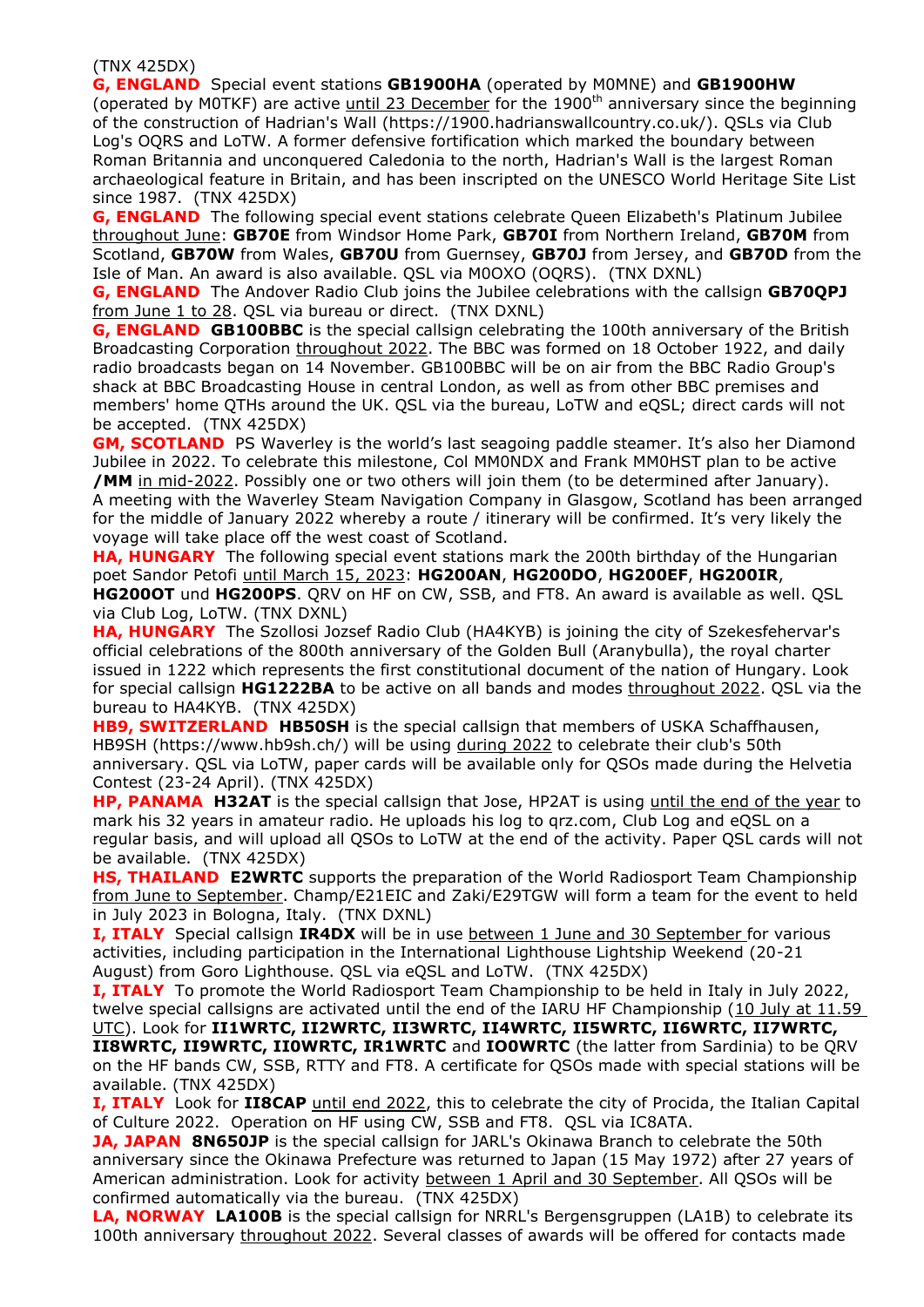with LA100B. (TNX 425DX)

**LZ, BULGARIA** The Bulgarian Radio Club Blagovestnik (LZ1KCP) continues to honour the memory of Orthodox saints during June with the callsign **LZ444KA**. QSOs count towards the new All Saints - 2022 award. QSL via bureau, LZ1KCP (d). (TNX DXNL)

LZ, BULGARIA LZ01MLN is the special callsign to be used until end 2022 by the LZ Contest Team to celebrate the 1,000,000th QSO made by the LZ9W Multi-Multi Contest Station (http://www.lz9w.com/). The mark was reached during this year's CQ WW DX SSB Contest. QSL via LZ1PM. (TNX 425DX)

**OH0, ALAND ISL OH0100AX** is for the Alands Radioamatorer (OH0A) to celebrate until 9 June the 100th anniversary of the Aland Islands' selfgovernment from Finland.

The special callsign's suffix is the Internet country code top-level domain of the Aland Islands. (TNX 425DX)

**OK, CZECH REPUBLIC** The radio club Chrudim celebrates its 75<sup>th</sup> anniversary with thecallsign **OL75KCR** until the end of the year. QSL via Club Log OQRS. (TNX DXNL)

**ON, BELGIUM** Special event station **OR100RCBE** will be active from 1 March to 31 December to celebrate the 100<sup>th</sup> anniversary of the Radio Club Belge de l'Est. Established on 26 March 1922, it is nowadays' UBA GDV (Groupement de Verviers). QSL via ON4GDV. (TNX 425DX)

**OZ, DENMARK** Radio amateurs around the world can obtain an anniversary award by having contacts using CW, Phone or Digital modes with SES **OZ5ØDDXG** during 2022.

The anniversary callsign may be contacted once a month, on each band and with each modulation type. Each approved contact counts 1 point.

The award can be sent by e-mail (free of charge) or by postal mail for 10 USD. Application is sent to award manager OZ4CG Carsten – *oz4cg@live.dk*

**PA, THE NETHERLANDS PI750GAZ** is the special callsign for VERON District A17 (PI4GAZ) to join the celebrations for the 750th anniversary since Gouda was granted city rights (19 July 1272). Look for activity from 1 April until 30 September. QSL via Club Log's OQRS, or via the bureau. (TNX 425DX)

**PA, THE NETHERLANDS** Wino, PA0ABM is active as **PA75DXCC** until 2 August. QSL via Club Log's OQRS , LoTW, eQSL, or via home call. The special callsign celebrates the 75th anniversary of the first post- World War II list of DXCC members, published in the July 1947 issue of QST. (TNX 425DX)

**PA, THE NETHERLANDS** The Dutch city of Leiden will be European City of Science in 2022, and will host a 365-day science festival "for anyone with an inquisitive mind" (https://leiden2022.nl/). Members of VERON Leiden will participate in the event and will be active as **PA22L**. QSL via bureau to PI4LDN. (TNX 425DX)

**PA, THE NETHERLANDS** The VERON section Midden- en Noord-Limburg (A31) celebrates its 75th anniversary in 2022 with the callsign **PI75LIM**. QSL via bureau. (TNX DXNL)

**PA, THE NETHERLANDS** Frans, PC2F will be active as **PF01MAX** between 18 March and 20 November, over the twenty-two Grand Prix weekends of this year's FIA Formula One World Championship. The special callsign stands for Max Verstappen, the defending champion who will compete under race num- ber 1. QSL via PC2F (direct or bureau), LoTW and eQSL. (TNX 425DX)

**PA, THE NETHERLANDS PA100THALES** is a special callsign celebrating the 100th anniversary of the company now known as Thales Nederland. Activity will take place between 21 April and 31 December from the company's five locations in the Netherlands (Eindhoven, Delft, Hengelo, Huizen and Rotterdam). QSL via PB2X.

**S0, WESTERN SAHARA S035S** is a special callsign celebrating the 35th anniversary of amateur radio in the R.A.S.D. (Western Sahara). More details including operating period to follow. It appears LoTW will not be used.

**SM, SWEDEN** The Skoevde Amateur Radio Club (SARK, SK6EI) celebrates its 50<sup>th</sup> anniversary during 2022 with the callsign **SK50EI**. QSL via bureau, LoTW. (TNX DXNL)

**SP, POLAND SN35FISTS** is the special callsign for Adam, SQ9S to celebrate the 35th anniversary of the FISTS CW Club (International Morse Preservation Society, https://fists.co.uk/) from 24 May until 30 June. All QSOs will be confirmed via the bureau, LoTW and eQSL.

**SP, POLAND** Special callsigns **3Z75ZOT**, **HF75ZOT**, **SN75ZOT**, **SO75ZOT**, **SP75ZOT** and **SQ75ZOT** (from Wolin Island, EU-132) will be activated between 1 May and 30 August to celebrate the 75th anniversary of the Polish Amateur Radio Union's West Pomeranian Regional Branch (Zachodniopomorski Oddzial Terenowy) in Szczecin. QSL via operator's instructions. (TNX 425DX)

**SP, POLAND 3Z200IL** is the special callsign for radio club SP8KJX to commemorate the 200th anniversary since the birth of Ignacy Lukasiewicz, an oil industry pioneer whose many achievements included the invention of the modern kerosene lamp. Look for activity through 29 December on 160-10 metres SSB and digital modes. QSL via the bureau. (TNX 425DX) **SP, POLAND** Dominik SQ9ORN, Maciek SP9RBL, Pawel SN9PJ and Thomas SP9TL will be active